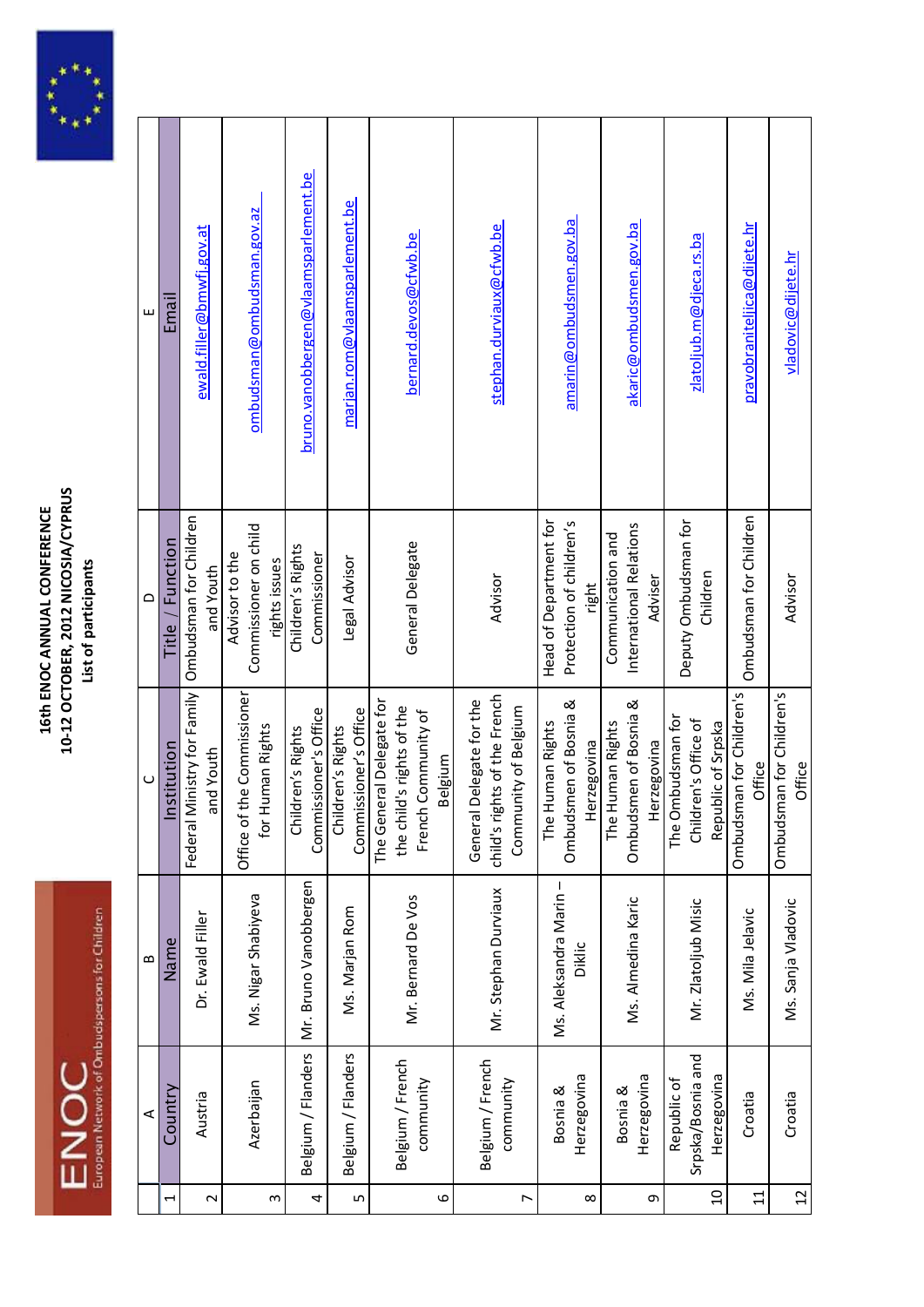



|                 | ⋖       | $\mathbf{a}$             | $\cup$                                       | ≏                                       | ш                               |
|-----------------|---------|--------------------------|----------------------------------------------|-----------------------------------------|---------------------------------|
| $\mathfrak{a}$  | Croatia | Ms. Gordana Filipovic    | Ombudsman for Children's<br>Office           | Legal Advisor                           | filipovic@dijete.hr             |
| $\overline{4}$  | Cyprus  | Ms. Leda Koursoumba      | Children's Rights Office<br>Commissioner for | Commissioner                            | childcom@ccr.gov.cy             |
| $\overline{1}$  | Cyprus  | Ms. Maria Rossidou       | Children's Rights Office<br>Commissioner for | Office Coordinator                      | <u>childcom@ccr.gov.cy</u>      |
| $\frac{9}{1}$   | Cyprus  | Mr. Kyriakos Michael     | Children's Rights Office<br>Commissioner for | Educational Officer                     | kmichael@ccr.gov.cy             |
| $\overline{1}$  | Cyprus  | Ms. Evi Panayi           | Children's Rights Office<br>Commissioner for | Social Welfare Officer                  | epanagi@ccr.gov.cy              |
| $\frac{8}{18}$  | Cyprus  | Ms. Tonia Siamptani      | Children's Rights Office<br>Commissioner for | Educational Officer                     | tonia.shiamptani@gmail.com      |
| $\overline{a}$  | Cyprus  | Ms. Ekaterini Symeou     | Children's Rights Office<br>Commissioner for | Administrative Officer                  | <mark>esymeou@ccr.gov.cy</mark> |
| $\overline{0}$  | Cyprus  | Mr. Kyriakos Pachoulides | Children's Rights Office<br>Commissioner for | Educational Officer                     | kpachoulides@ccr.gov.cy         |
| $\overline{21}$ | Cyprus  | Ms. Christina Hadjisavva | Children's Rights Office<br>Commissioner for | Educational Officer                     | chadjisavva@ccr.gov.cy          |
| 22              | Cyprus  | Ms. Christiana Pasa      | Children's Rights Office<br>Commissioner for | Educational Officer                     | cpasa@ccr.gov.cy                |
| 23              | Denmark | Mr. Søren Hansen         | Børnerådet                                   | Chief Advisor                           | sogh@brd.dk                     |
| $\overline{24}$ | Denmark | Ms. Trine Krab Nyby      | Børnerådet                                   | Director of the Secretariat             | trkn@brd.dk                     |
| 25              | Estonia | Mr. Indrek Teder         | f the Chancellor of<br>Justice<br>Office of  | Chancellor of Justice                   | Indrek.teder@oiguskantsler.ee   |
| 26              | Estonia | Mr. Adnres Aru           | f the Chancellor of<br>Justice<br>Office of  | Head of Children's Rights<br>Department | andres.aru@oiguskantsler.ee     |
| 27              | Finland | Ms. Maria K. Aula        | The Ombudsman for<br>Children's Office       | Ombudsman for Children                  | mariakaisa.aula@stm.fi          |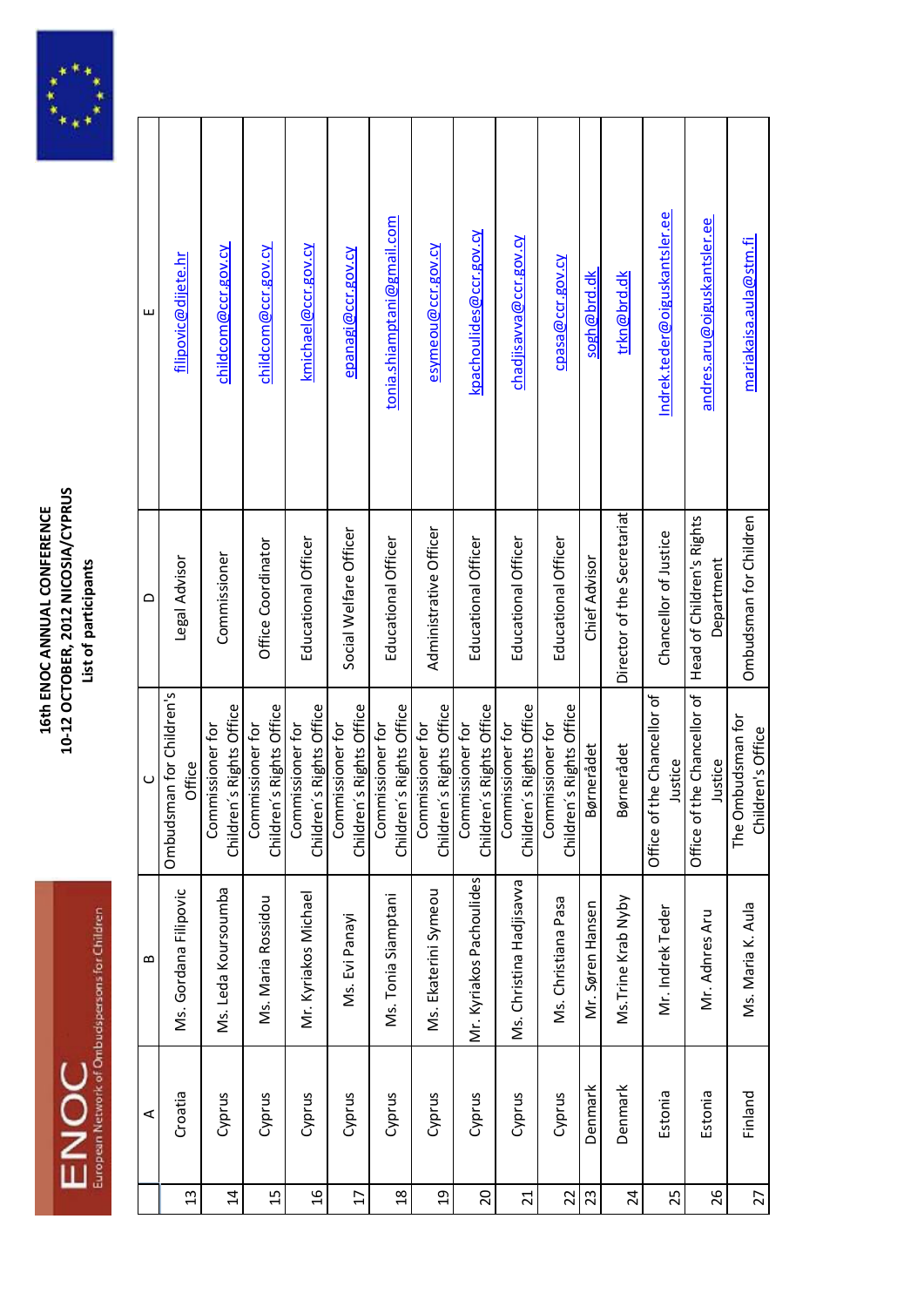



|                          | ⋖       | $\bf{m}$                      | $\cup$                                                                                | $\Omega$                                           | ш                                       |
|--------------------------|---------|-------------------------------|---------------------------------------------------------------------------------------|----------------------------------------------------|-----------------------------------------|
| 28                       | France  | Ms. Marie Derain              | Office of the Rights<br>Defender                                                      | for the Rights of the Child<br>Deputy Ombudsperson | marie.derain@defenseurdesdroits.fr      |
| 29                       | France  | Ms. Stéphanie Carrère         | Office of the Rights<br>Defender                                                      | European Affairs Officer<br>International and      | stephanie.carrere@defenseurdesdroits.fr |
| $\overline{\mathrm{30}}$ | Georgia | Ms. Anna Arganashvili         | Defender of Georgia,<br>Centre of Child and<br>Office of the Public<br>Woman's Rights | Head of the Centre                                 | aarganashvili@ombudsman.ge              |
| $\overline{31}$          | Greece  | Mr. George Moschos            | Independent Authority of<br>the Greek Ombudsman                                       | Deputy Ombudsman for<br>Children's Rights          | gmoschos@synigoros.gr                   |
| 32                       | Greece  | Papadimitriou<br>Ms. Stamatia | Independent Authority of<br>ek Ombudsman<br>the Gre                                   | Senior Investigator                                | papadstam@synigoros.gr                  |
| 33                       | Hungary | Ms. Agnes Lux                 | Fundamental Rights<br>Commissioner for                                                | Head of Unit                                       | lux.agnes@ajbh.hu                       |
| 34                       | Ireland | Mr. Mánus de Barra            | The Ombudsman for<br>Children's Office                                                | Policy and Human Rights<br>Officer                 | manus debarra@oco.ie                    |
| 35                       | Italy   | Ms. Antonia Bianco            | and Adolescents<br>The Italian Authority for<br>Children                              | Advisor                                            | bianco@garanteinfanzia.org              |
| 36                       | Italy   | Ms. Stefania Pizzolla         | and Adolescents<br>The Italian Authority for<br>Children                              | Advisor                                            | ufficiogaranteinfanzia@gmail.com        |
| $\overline{37}$          | Latvia  | Mr. Juris Jansons             | budsman of the<br>Republic of Latvia<br>The Om                                        | Ombudsman                                          | tiesibsargs@tiesibsargs.lv              |
| 38                       | Latvia  | Ms. Laila Gravere             | The Ombudsman of the<br>Republic of Latvia                                            | Head of Children's Rights<br>Division              | tiesibsargs@tiesibsargs.lv              |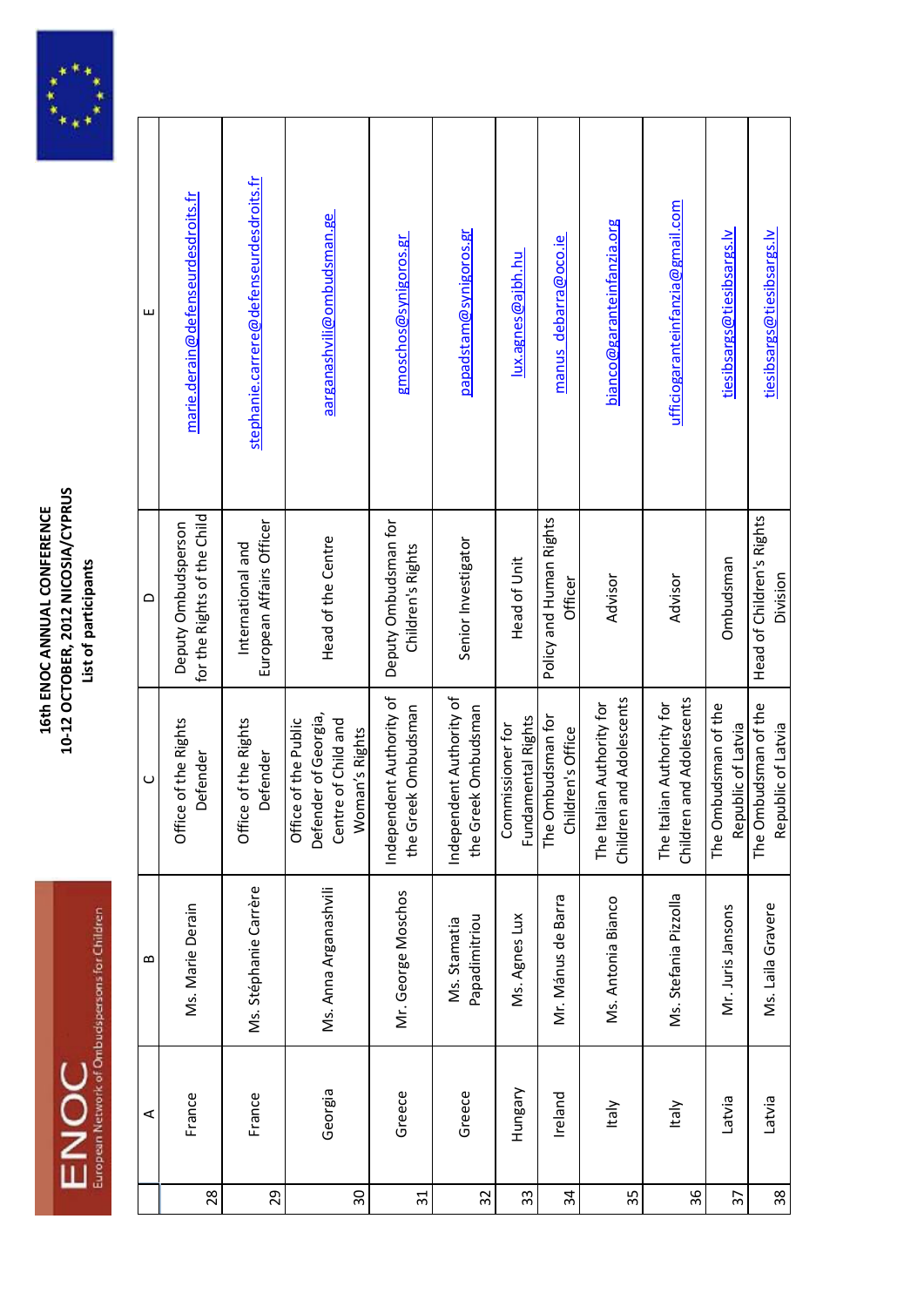



|                | ⋖           | $\bf{c}$               | $\cup$                                                                    | $\Omega$                                                       | Щ                                 |
|----------------|-------------|------------------------|---------------------------------------------------------------------------|----------------------------------------------------------------|-----------------------------------|
| 39             | Lithuania   | Ms. Audrone Bedorf     | The Ombudsman for<br>Children's Rights                                    | Senior Advisor                                                 | aubedo@lrs.lt                     |
| $\overline{a}$ | Lithuania   | Ms. Jurgita Kinderiene | The Ombudsman for<br>Children's Rights                                    | Senior Advisor                                                 | jurga.kinderiene@lrs.lt           |
| $\overline{4}$ | Luxembourg  | Hengesch               | Ms. Marie Anne Rodesch The Ombudscommittee for<br>the rights of the child | President                                                      | marhork@pt.lu                     |
| $\overline{4}$ | Luxembourg  | Ms. Françoise Gillen   | The Ombudscommittee for<br>the rights of the child                        | Lawyer                                                         | fgork@pt.lu                       |
| $\overline{4}$ | Malta       | Ms. Helen D'Amato      | The Commissioner for<br>Children's Office                                 | Commissioner for<br>Children                                   | helen.damato@gov.mt               |
| $\overline{4}$ | Malta       | Ms. Suzanne Gili       | The Commissioner for<br>Children's Office                                 | Task Manager                                                   | suzanne.gili@gov.mt               |
| 45             | Moldova     | Ms. Tamara Plamadeala  | The Center for Human<br>Rights of Moldova                                 | Parliamentary advocate<br>for children's rights<br>(Ombudsman) | avocat_copil@yahoo.com            |
| 46             | Montenegro  | Ms. Nevenka Stankovic  | The Protector of Human<br>Rights and Freedoms                             | Deputy Ombudsman                                               | ombudsmandjeca@t-com.me           |
| 47             | Montenegro  | Ms. Duska Sljivancanin | The Protector of Human<br>Rights and Freedoms                             | Deputy Ombudsman                                               | duskasljivancanin@yahoo.com       |
| $\frac{8}{4}$  | Netherlands | Ms Kim Brouwers        | Ombudsman for Children's<br>lerombudsman-<br>Office<br>De Kinc            | Advisor                                                        | kim.brouwers@dekinderombudsman.nl |
| $\overline{6}$ | Norway      | Ms. Anne Lindboe       | The Ombudsman for<br>Children's Office                                    | Ombudsman for Children                                         | al@banrneombudet.no               |
| 50             | Norway      | Mr. Knut Haanes        | The Ombudsman for<br>Children's Office                                    | Deputy Ombudsman                                               | kh@barneombudet.no                |
| 51             | Poland      | Mr. Marek Michalak     | Ombudsman for Children's<br>Office                                        | Ombudsman for Children                                         | m.michalak@brpd.gov.pl            |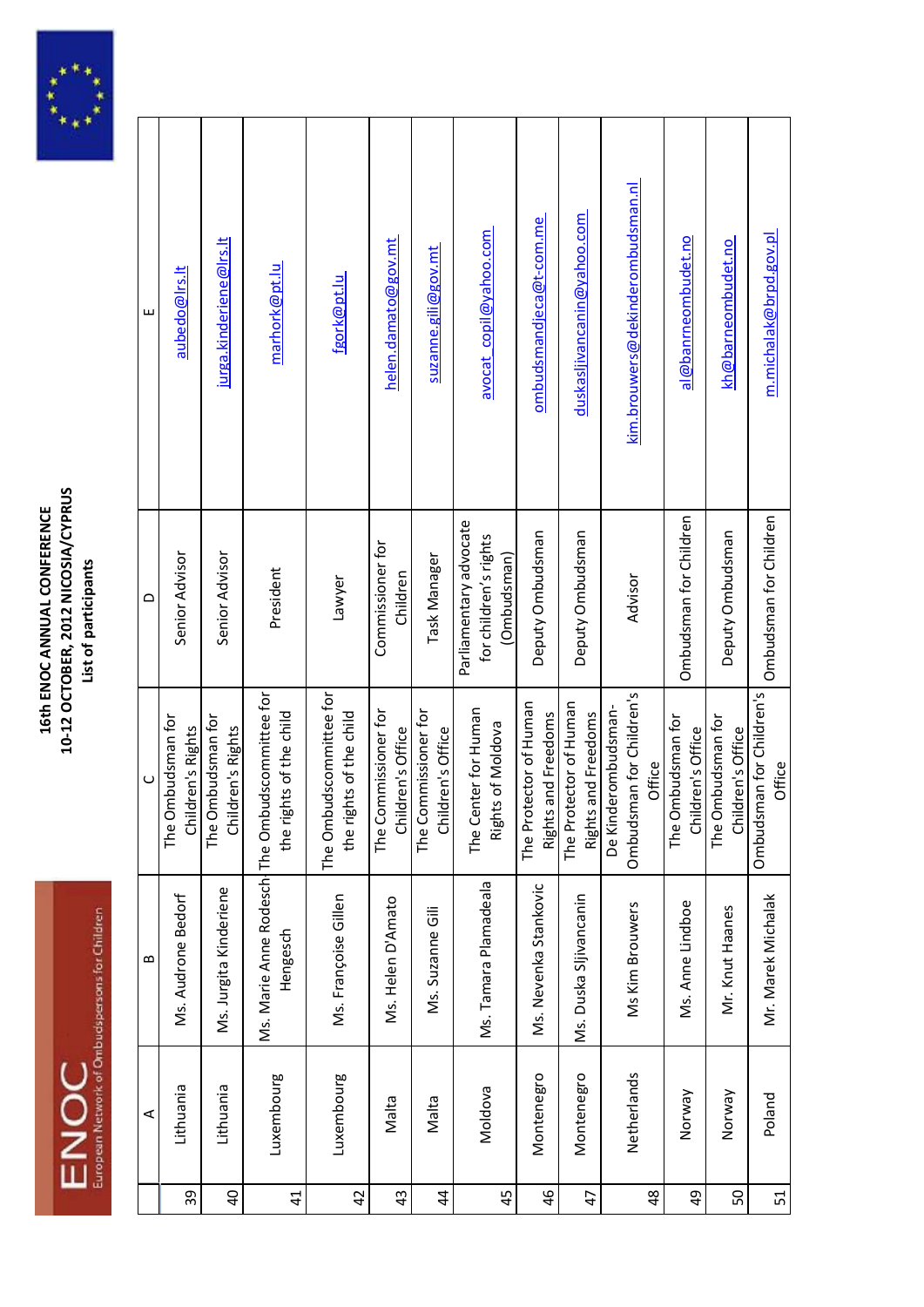



|    | ⋖                      | $\bf{c}$                       | $\cup$                                                                                     | $\Omega$                                                                         | ш                                              |
|----|------------------------|--------------------------------|--------------------------------------------------------------------------------------------|----------------------------------------------------------------------------------|------------------------------------------------|
| 52 | Poland                 | Ms. Maria Trzesniewska         | Ombudsman for Children's<br>Office                                                         | Advisor                                                                          | maria.trzesniewska@brpd.gov.pl                 |
| 53 | Poland                 | Ms. Aleksandra Stec            | Ombudsman for Children's<br>office                                                         | Secretary                                                                        | aleksandra.stec@brpd.gov.pl                    |
| 54 | Russian Federation     | Mr. Pavel Astakhov             | Child Rights Ombudsman<br>Office of the Russian<br>Federation                              | Ombudsperson under the<br>President of the Russian<br>Child Rights<br>Federation | aspavel@yandex.ru                              |
| 55 | Serbia                 | Ms. Tamara Luksic-<br>Orlandic | Protector of Citizens<br>mbudsman)<br>흐                                                    | Deputy Ombudsman for<br>the Rights of the Child                                  | tamara.luksic-orlandic@ombudsman.rs            |
| 56 | Serbia                 | Ms. Natasa Jovic               | Protector of Citizens<br>(Ombudsman)                                                       | for the Rights of the Child<br>Head of the Department                            | natasa.jovic@ombudsman.rs                      |
| 57 | Slovenia               | Mr. Lan Vošnjak                | Human Rights Ombudsman<br>Office                                                           | Senior Advisor                                                                   | lan.vosnjak@varuh-rs.si                        |
| 58 | Spain/Catalonia        | Ms. Maria Jesus Larios         | de Greuges de<br>Catalunya<br>Sindic                                                       | Deputy Ombudsperson<br>for Children's Rights                                     | mjlarios@sindic.cat                            |
| 59 | Spain/Catalonia        | Ms. Anna Piferrer<br>Aguilar   | de Greuges de<br>Catalunya<br>Sindic                                                       | Advisor                                                                          | apiferrer@sindic.cat                           |
| 8  | Sweden                 | Mr. Fredrik Malmberg           | The Ombudsman for<br>Children's Office                                                     | Ombudsman for Children                                                           | fredrik.malmberg@barnombudsmannen.se           |
| 61 | UK/England             | Dr. Maggie Atkinson            | Commissioner for England<br>Office of the Children's                                       | Children's Commissioner<br>for England                                           | sandra.thomas@childrenscommissioner.gsi.gov.uk |
| 62 | UK/Northern<br>Ireland | Ms. Patricia Lewsley-<br>Moone | Commissioner for<br>1 & Young People<br>of the Northern<br>Children<br>Ireland C<br>Office | N.Ireland Commissioner<br>for Children & Young<br>People                         | siobhan@niccy.org                              |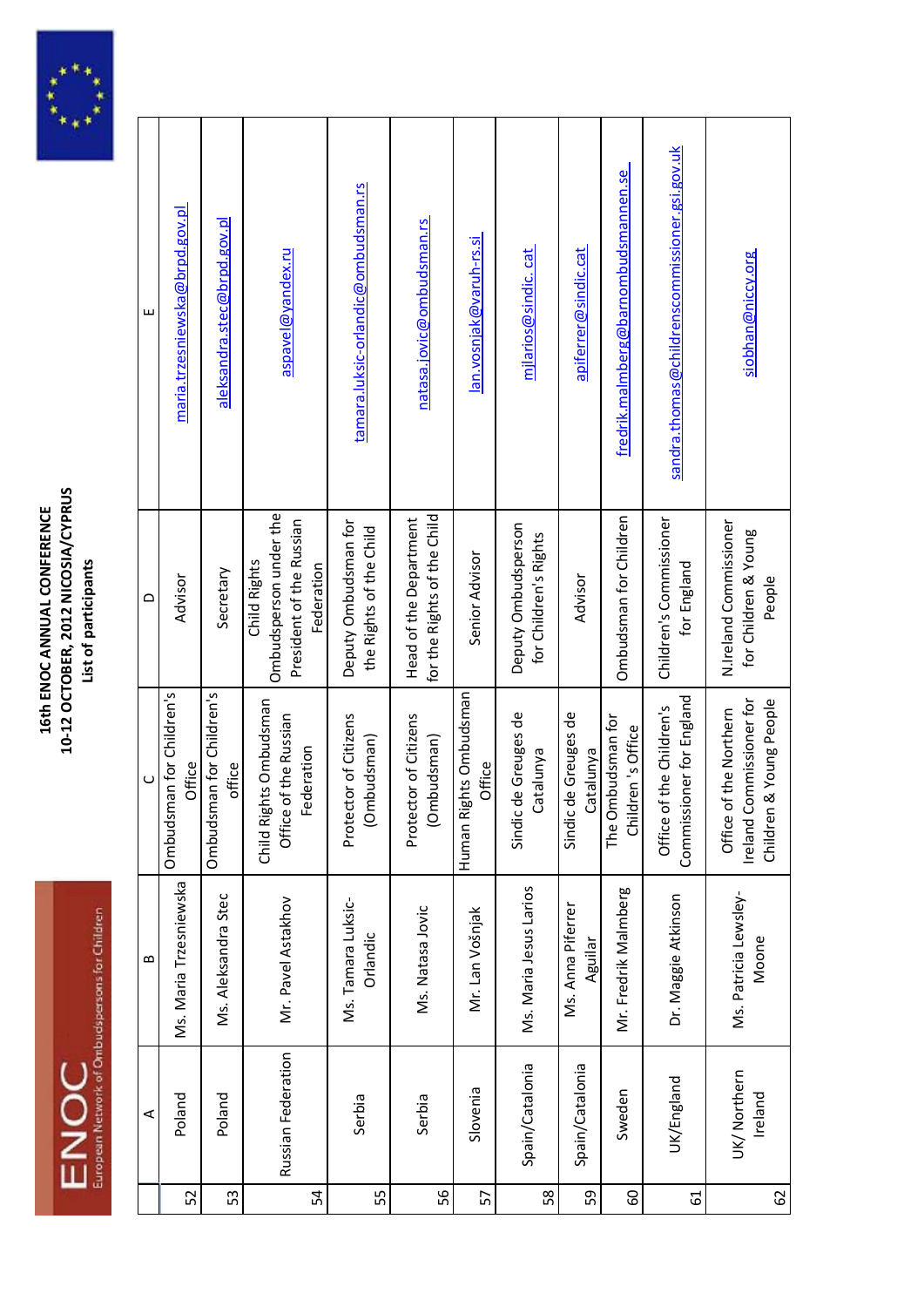



| ⋖                                                                                         | $\bf{m}$                       | $\cup$                                                                                 | $\Omega$                                                               | ш                                     |
|-------------------------------------------------------------------------------------------|--------------------------------|----------------------------------------------------------------------------------------|------------------------------------------------------------------------|---------------------------------------|
| UK/Scotland                                                                               | Mr. Tam Baillie                | Scotland's Commissioner<br>for Children and Young<br>People                            | Scotland's Commissioner<br>for Children and Young<br>People            | tam.baillie@sccyp.org.uk              |
| UK/Scotland                                                                               | Mr. Nico Juetten               | Scotland's Commissioner<br>dren and Young<br>People<br>for Chil                        | Parliamentary Officer                                                  | nico.juetten@sccyp.org.uk             |
| nvited speakers<br>Organizations/I<br>International                                       | Name                           | anization/<br>Institution<br>Org                                                       | Title / Function                                                       | Email                                 |
| United Nations                                                                            | Ms. Kisten Sandberg            | UN Committee on the<br>Rights of the Child                                             | Committee on the Rights<br>Member of the UN<br>of the Child            | kirsten.sandberg@jus.uio.no           |
| Courts Judges and<br>The International<br>Youth & Family<br>Association of<br>Magistrates | Ms. Renate Winter              | Family Courts Judges and<br>Association of Youth &<br>The International<br>Magistrates | Chair of the Special Court<br>Former Chair; Former<br>for Sierra Leone | renatewinter@gmix.net                 |
| UNESCO                                                                                    | Ms. Georgina Christou          | <b>UNESCO</b>                                                                          | Policy Officer                                                         | gchristou@cytanet.com.cy              |
| FD                                                                                        | Mr. Emmanuel Crabit            | European Commission/DG<br>Justice                                                      | Fundamental Rights-<br>Rights of the Child<br><b>Head of Unit</b>      | emmanuel.crabit@ec.europa.eu          |
| $\Xi$                                                                                     | Dimitrakopoulos<br>Mr. Ioannis | EU Fundamental Rights<br>Agency                                                        | Equality and Citizen's<br>Head of Department<br>Rights                 | ioannis.dimitrakopoulos@fra.europa.eu |
| NGOs/fondation<br>organizations<br>s and other                                            | Name                           | Organization                                                                           | Title / Function                                                       | Email                                 |
| Eurochild                                                                                 | Mr. George Bogdanov            | Eurochild                                                                              | Executive Director                                                     | <u>george.bogdanov@nmd.bg</u>         |
|                                                                                           |                                |                                                                                        |                                                                        |                                       |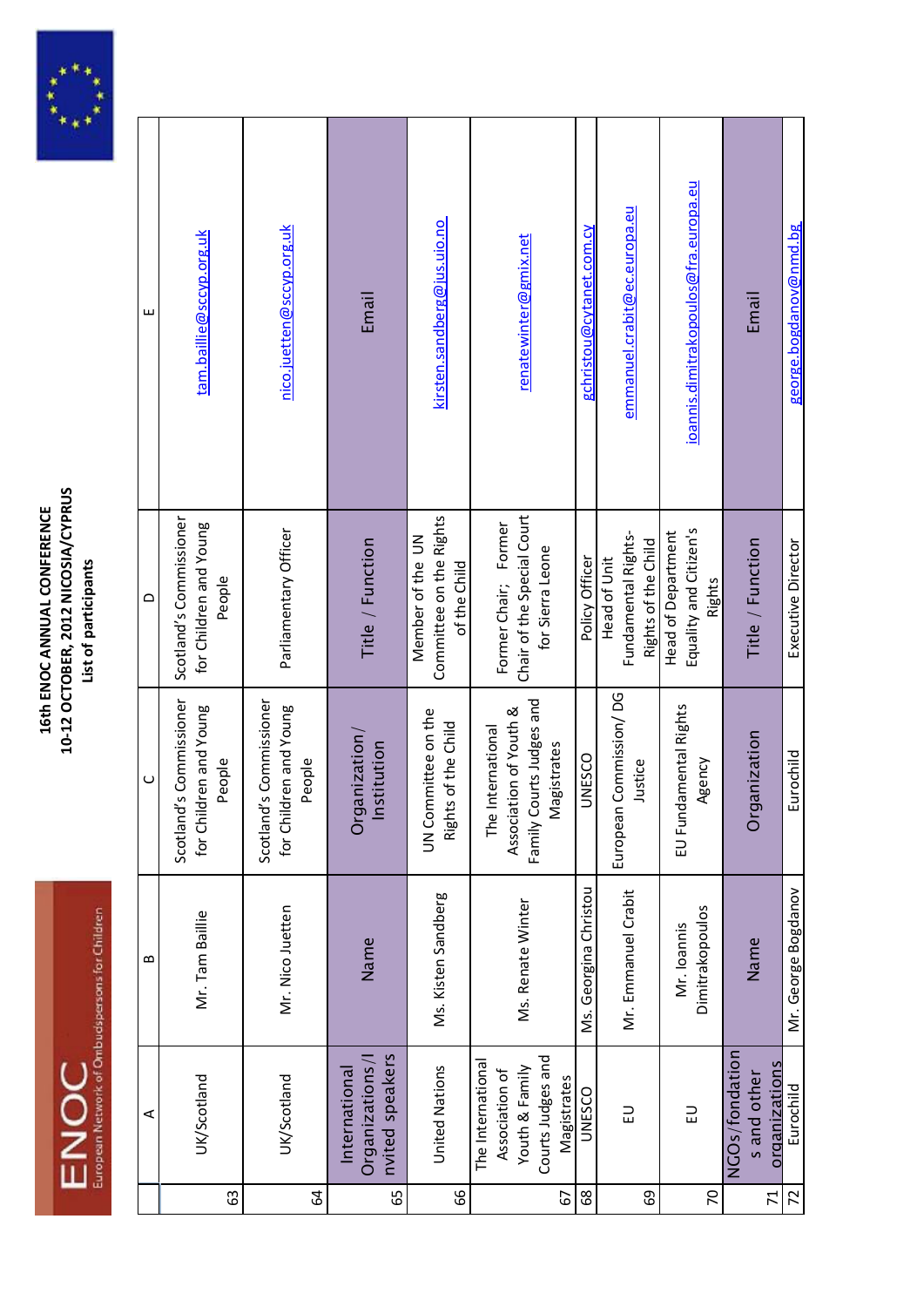



|                | ⋖                                                    | $\mathbf{a}$                         | $\cup$                                            | $\triangle$                                | ш                                |
|----------------|------------------------------------------------------|--------------------------------------|---------------------------------------------------|--------------------------------------------|----------------------------------|
| 73             | CRAE                                                 | Ms. Talar Torosian                   | Children's Rights Alliance<br>for England         | Project Investigator                       |                                  |
| $\overline{7}$ | International<br>Defense for<br>Children             | Mr. Benoit Van Keirbilck             | DDefense for Children<br>International            | President                                  | president@dci-is.org             |
| 75             | $\overline{a}$                                       | Mr. Cédric Foussard                  | International Juvenile<br>e Observatory<br>Justic | Director International<br>Affairs          | cfoussard@oiji.org               |
| 76             | Noway in Bosnia &<br>Save the Children<br>Herzgovina | Mr. Ahmed Pjano                      | Children Norway<br>Save the                       | Manager                                    | ahmed.pjano@savethechildren.org  |
| 77             | Save the Children<br>Noway in Russia                 | Kamenetskaya<br>Ms. Evgenia          | Children Norway<br>Save the                       | Country Director                           | evgenia.kamenetskaya@scnorway.ru |
| 78             | Save the Children<br>Noway in Russia                 | Mr. Igor Kurakin                     | Children Norway<br>Save the                       | Program Manager                            | igor.kurakin@scnorway.ru         |
| 79             | CRIN-Child Rights<br>Information<br>Network          | Ms. Veronica Yates                   | CRIN                                              | Director                                   | vyates@crin.org                  |
| 80             | Central Lancashire<br>University of                  | Mr. Nigel Thomas                     | <b>UCLAN</b>                                      | Professor of Childhood &<br>Youth Research | NPThomas@uclan.ac.uk             |
| $\overline{8}$ | Central Lancashire<br>University of                  | Ms. Sara Imanian                     | <b>UCLAN</b>                                      | Researcher                                 | Simanian@uclan.ac.uk             |
| 82             | Observers<br>Experts                                 | Name                                 | Organization                                      | Title / Function                           | Email                            |
| 83             | Ombudsman                                            | Narainamah Narayen<br>Ms. Rookmeenee | Ombudsman for Children<br><b>Mauritius</b><br>ō   | Ombudsman for Children                     | ombudschild@mail.gov.mu          |
| 84             | Independant expert                                   | Ms. Nevena Vuckovic<br>Sahovic       | Law University of Belgrade                        | Independant expert<br>advisor              | vnevena17@yahoo.com              |